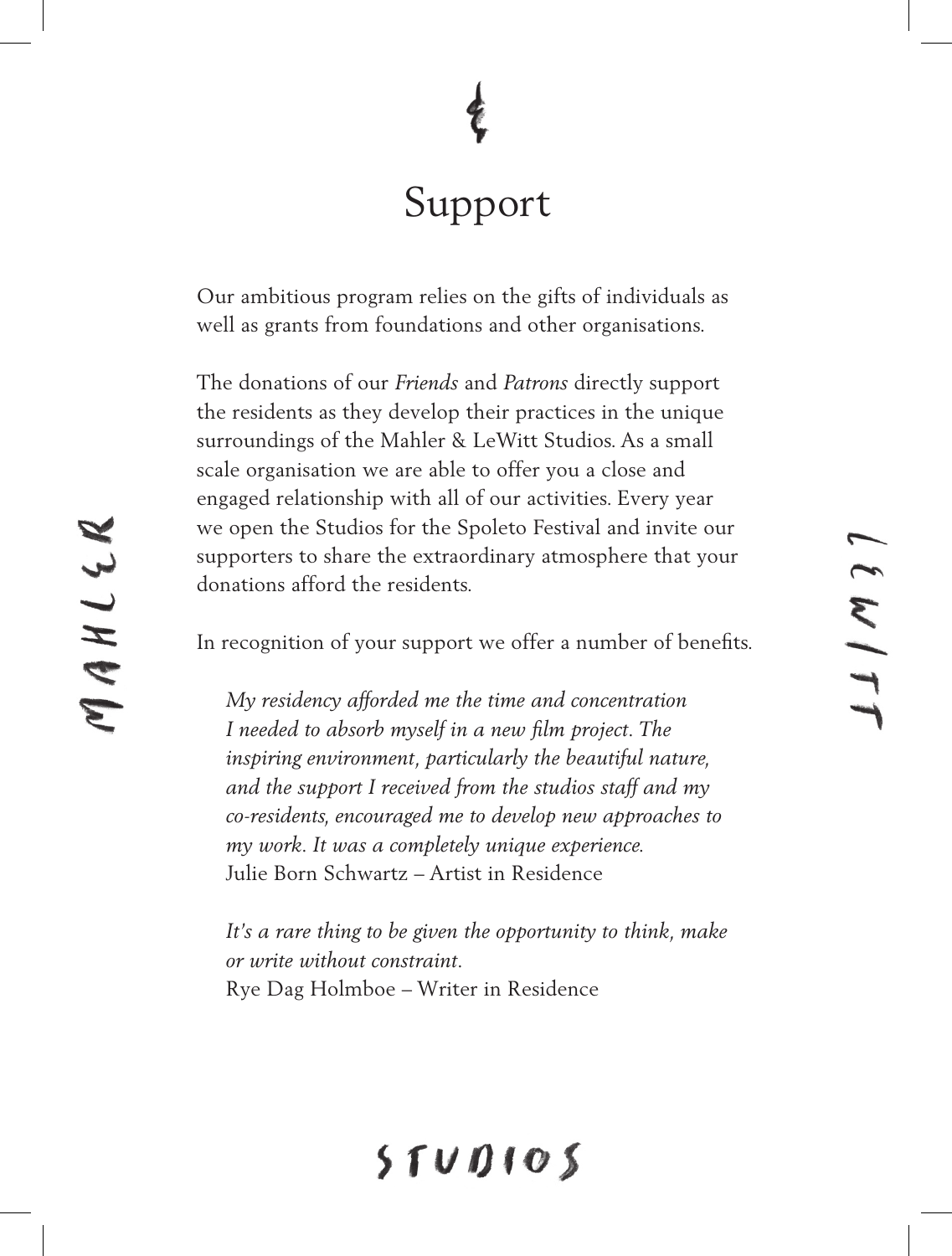# *Become a Friend*

from \$350 / €325

- —Receive an annual, specially commissioned artist edition.
- —Complimentary copies of our publications.
- Invitations to special events relating to the residency program, in Spoleto and abroad.
- —An acknowledgement on our website and in our printed material.

### *Become a Patron* from  $$3000/\text{\textdegree}2750$

Patrons are key supporters who can participate in a close relationship with all of our activities at the Studios. They receive all of the benefits of a Friend and are offered opportunities for bespoke events such as studio visits with previous and future residents. Patrons are kept informally updated on project development and can participate in a regular dialogue with the Directors.

## *Sponsor an Award*

For gifts of \$5000/ $\epsilon$ 4570 or more we are pleased to discuss alternative ways of recognising your support, such as named Awards. Donations of this sum will fund a residency for an artist, curator or writer for five weeks. Benefactors will be offered every opportunity to develop a close appreciation of the work which benefits from their award. For more information please contact guy@mahler-lewitt.org.

**Please fill in this form and return it to us at the postal address on the reverse. Alternatively, email the details to Guy Robertson (guy@mahler-lewitt.org) or simply visit www.mahler-lewitt.org/support.**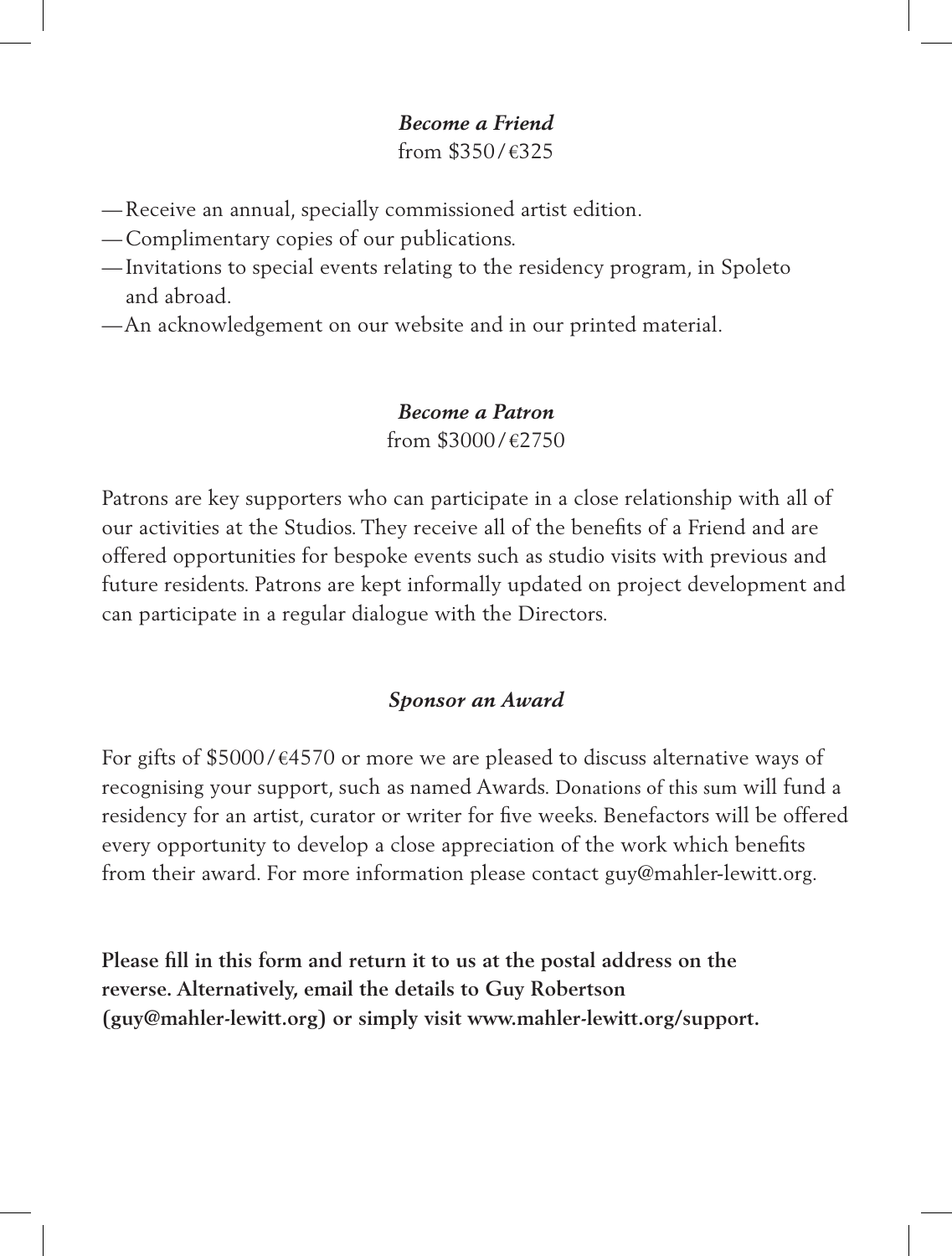#### **Benefactor Details**

#### **Payment Details**

| Annual donation? | A commitment to an annual donation helps us  |
|------------------|----------------------------------------------|
|                  | to plan a sustainable and ambitious program. |

Patron Friend  $\Box$ 

Donation amount \$ / € ........................

Signature................................................. Date ...............................

If you would prefer not to receive the artist edition tick here.

**Method of payment** (please tick)

 *Via 'Paypal'* – Go to www.mahler-lewitt.org, click 'Support' and follow the instructions.

As our work is carried out abroad, we recommend donations are given via Paypal in order to minimize transfer costs. Giving by Paypal is simple and secure, does not require the benefactor to have a Paypal account and can be done directly from our website in a matter of minutes.

 *Bank Transfer* ACC: 12060,43 IBAN: IT 53 C 01030 21800 000001206043 BIC/SWIFT: PASCITMMSPO ADDRESS: Monte Dei Paschi di Siena, Via Flaminia, 5, 06049 Spoleto, Italia.

*(continued overleaf)*